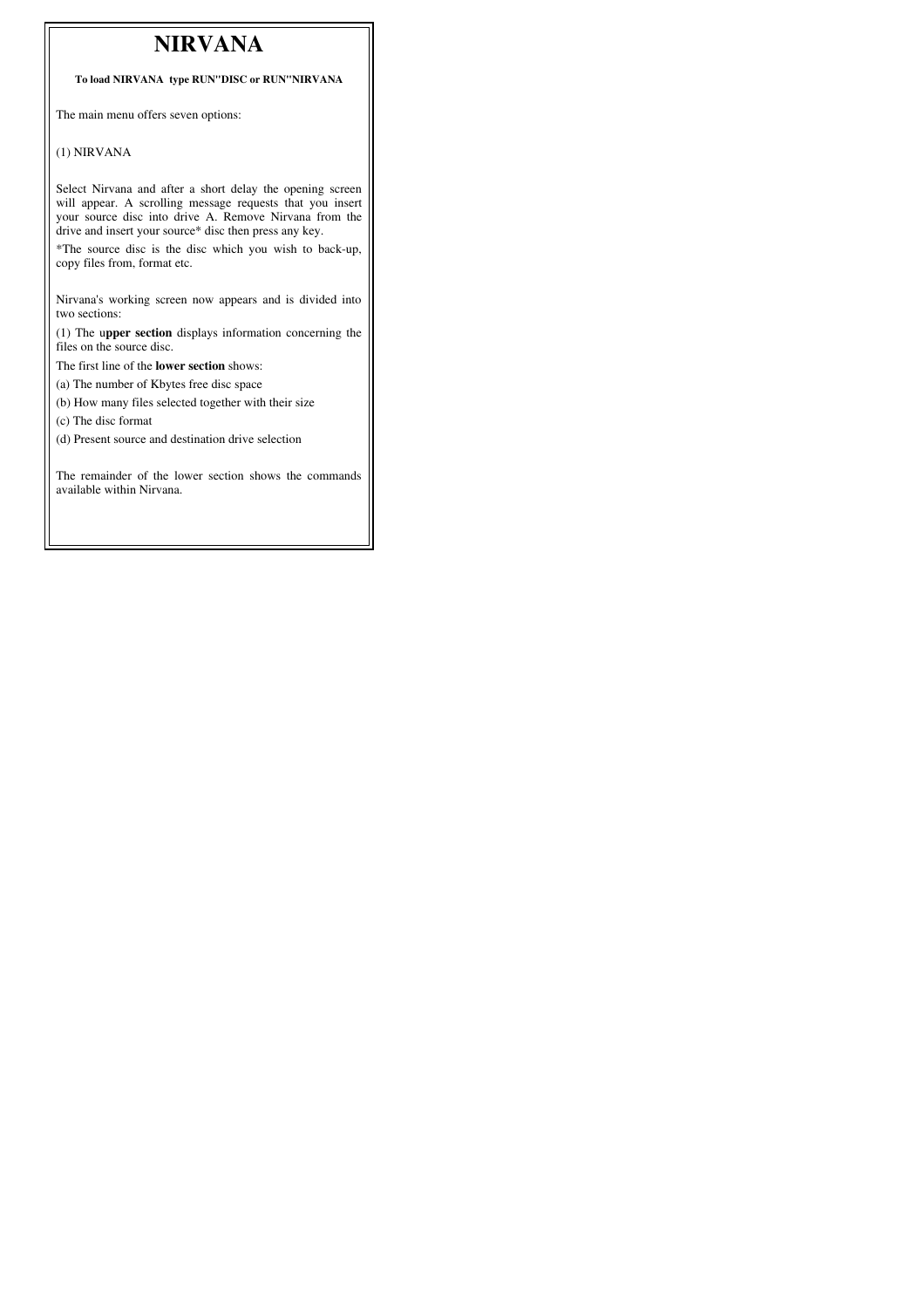| Upper Section - file information<br>Information about each file on the source disc is displayed in<br>four columns. Each column contains the<br>following<br>information about each file:                                            |  |  |  |
|--------------------------------------------------------------------------------------------------------------------------------------------------------------------------------------------------------------------------------------|--|--|--|
| "S" IF<br>FILENAME &<br><b>READ/WRITE</b><br>USER<br><b>NUMBER</b><br><b>EXTENSION</b><br><b>STATUS</b><br><b>SYSTEM</b>                                                                                                             |  |  |  |
| Example: 10 NIRVANA BIN * S                                                                                                                                                                                                          |  |  |  |
| In this example the file is:                                                                                                                                                                                                         |  |  |  |
|                                                                                                                                                                                                                                      |  |  |  |
| NIRVANA BIN READ ONLY SYSTEM<br>USER 10                                                                                                                                                                                              |  |  |  |
| Lower Section - command keys                                                                                                                                                                                                         |  |  |  |
|                                                                                                                                                                                                                                      |  |  |  |
| The commands are selected using a single keypress are are<br>as follows:                                                                                                                                                             |  |  |  |
|                                                                                                                                                                                                                                      |  |  |  |
| <b>CURSOR KEYS Move cursor</b><br>R Rename a file<br>COPY KEYSelect/deselect a file<br>D Copy a disc<br>AFile attributes<br>CCopy a file<br>FFormat a disc<br>EErase a file<br>LLog in a disc<br>SSelect a drive<br>ESC Exit Nirvana |  |  |  |
| Cursor Keys Use the cursor keys to highlight the file $(s)$ .<br>Copy key Use the copy key to select or deselect files                                                                                                               |  |  |  |
| Please Note                                                                                                                                                                                                                          |  |  |  |
| Files must first be selected before any, attempt is Copy,                                                                                                                                                                            |  |  |  |
| Erase, Rename or Change file attributes.                                                                                                                                                                                             |  |  |  |
|                                                                                                                                                                                                                                      |  |  |  |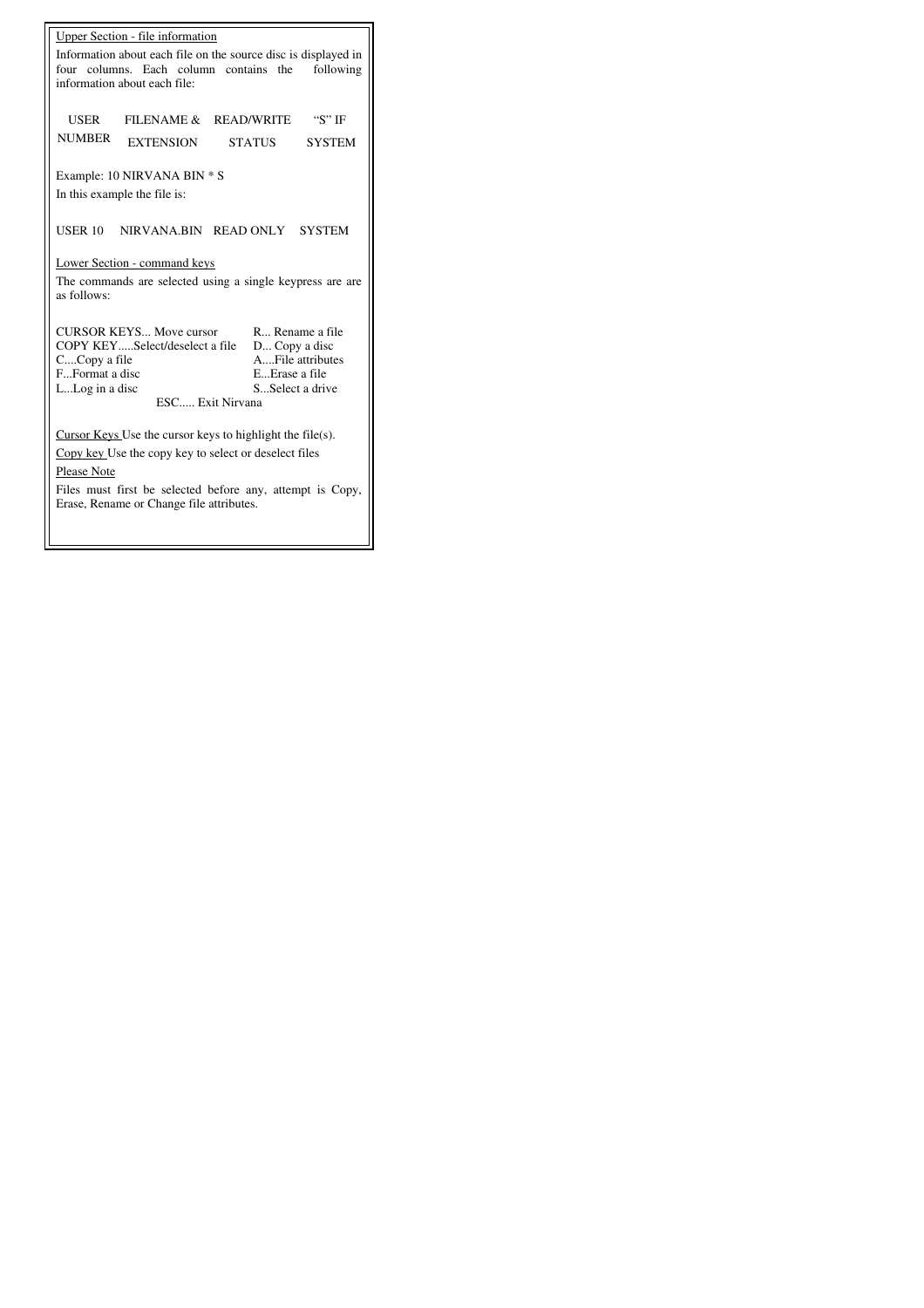Copy a File Source and destinations drives together with files to he copied must be selected before choosing this Whilst file copying, Nirvana will make use of the rear bank on the 6128 or any additional (DK'tronics) memory on all three CPC's (up to 256K). This option gives full on-screen reporting of how file transfer is progressing.

Copy a Disc Use this option to copy individual tracks or back-up your own discs. As Nirvana is capable of backingup some commercial discs it is vital that the user is aware that :

IT IS AN OFFENCE UNDER THE 1988 PATENTS, DESIGN & COPYRIGHT ACT TO MAKE COPIES OF COMMERCIAL SOFTWARE (EVEN FOR YOUR OWN USE). AUTHORITY SHOULD FIRST BE OBTAINED FROM THE COPYRIGHT HOLDER BEFORE ATTEMPTING TO MAKE A BACK-UP COPY.

Source and destination drives should first be selected. This option also gjves full on-screen reporting of how disc copying is progressing.

Format Both Data and Vendor(system) formats are catered for. Care should be taken when using this option because formatting will erase any files present on the disc. Ensure the write-protect tab is closed. Once either data or vendor format has been selected you are requested to insert the disc in the appropriate drive. Adequate opportunity is given to escape from this option should you so desire.

Log in a Disc Used to change the source disc.

Erase a file Both single and multiple erasure of files is possible. Files should first be selected.

Rename a File Both single and multiple renaming of files is possible. Files should first be selected.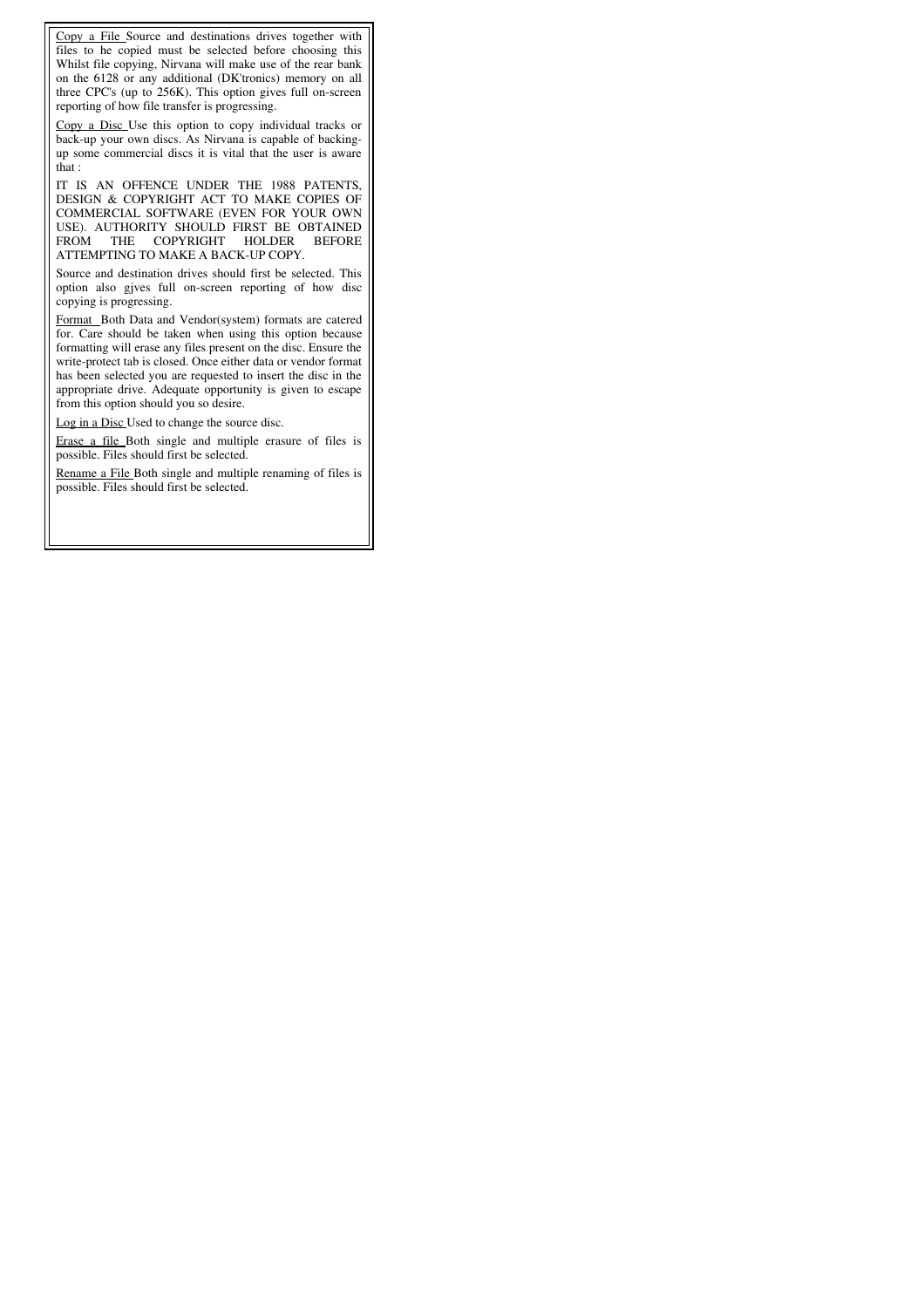File Attributes Four options are available. Single or multiple files should be selected before using any of these options:

1) RW/DIR - file is both Read and Write and can be erased. It is a Directory file and can be catalogued.

2) RW/SYS - file is both Read and Write and can be erased. It is a System file and cannot be catalogued.

3) RO/DIR - file is Read Only and cannot be erased. It is a Directory file and can be catalogued.

4) RO/SYS - file is Read Only and cannot he erased. It is a System file and cannot be catalogued.

Select Drives This option allows any disc drive combination to be selected . It will also read and write to 3.5" and 5.25" drives running under AMSDOS.

Directory Editor After selecting the appropriate drive the discs' slirectory will be read and displayed on screen. There are twelve options listed at the foot of the screen and all are self explanatory.

Disc Map After selecting the appropriate drive the whole disc will be mapped. The resultant map can be shown on screen or sent to your printer. The map shows the name of the file, its type together with the tracks and sectors it occupies. This option is best used prior to searching through a disc using the sector editor as it shows what tracks/sectorsd any particular file can be found on.

Sector Editor After selecting the appropiate drive you are requested to enter a track number followed by a sector number. The first 256 bytes of the selected sector will then be displayed in both HEX and ASCII. Use the cursor keys to move and the numeric keypad for the other options.The copy, key will write the modified track and sector information back to disc.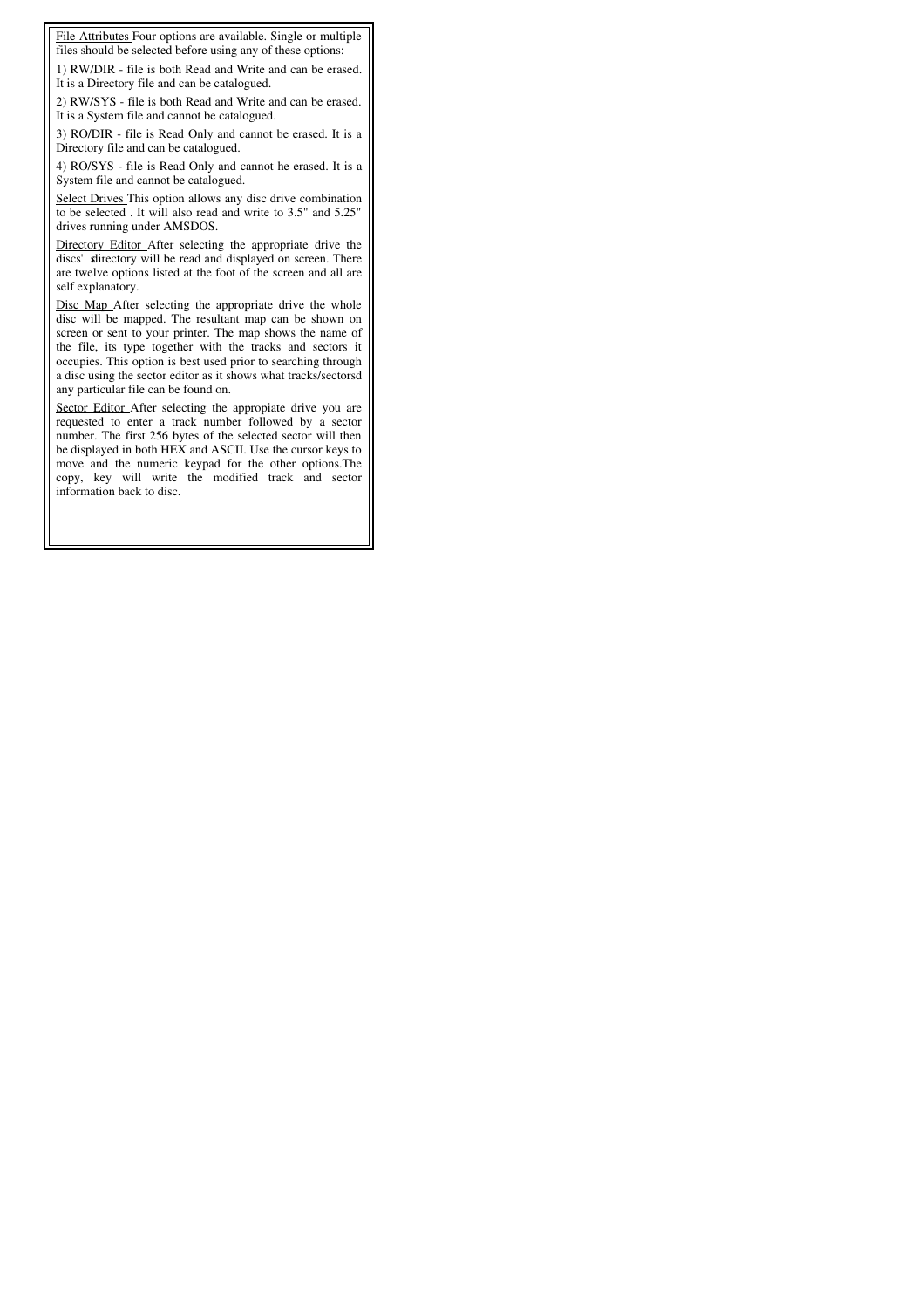Data Format Sector Map can be found at the rear of this instruction book and has been included to help guide you round a data formatted disc.

The directory track on a data format disc starts at track 0 sector C1. Every file on disc will be written to track(s) and sector(s).

These are listed as BLOCK numbers in the row immediately.under the filename and are in ascending, but not necessarily sequential, alpha-numeric order.

With very long files the sixteen bytes allocated for one entry may not be sufficient and there will be a second or subsequent entry followed by a further row of block numbers.

## Catalogue Example

00 58 31 20 20 20 20 20 20 41 53 43 00 00 00 10 OX1 0000ASC0000

02 B1 00 00 00 00 00 00 00 00 00 00 00 00 00 00 0000000000000000 00 4E 31 20 20 20 20 20 20 42 49 4E 00 FF 00 2E ON10000BIN0000 03 04 05 06 07 08 00 00 00 00 00 00 00 00 00 00 0000000000000000

In this example the file Xl.ASC is stored at block numbers 02 and B1. Block 02 equates to track 0 sectors C5 and C6 and block B1 equates to track 39 sectors C4 and C5. This is unusual and indicates that the disc is, or has been, at maximum capacity.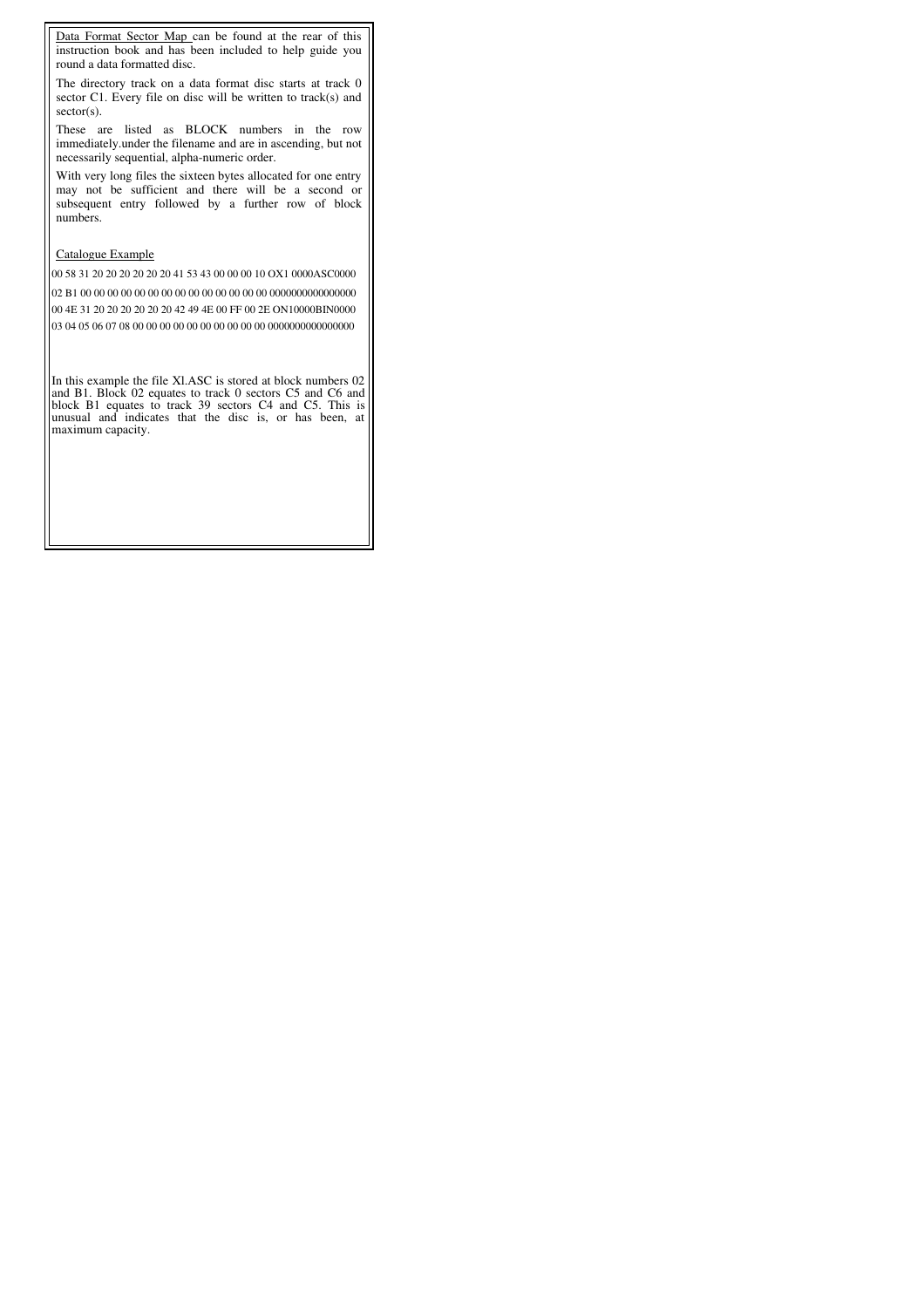Archive/Restore a Disc This option is very much akin to "Tape Streamers" on PC machines used to "back-up" the machines hard disc.

It will automatically save to a cassette tape, in Data format, the entire contents of a disc extremely,quickly. A data formatted disc will archive in about 15 minutes without any attention from the operator. Restoration of a previously archived tape will also take about 15 minutes.

Also included is the option to write a header (of up to 80 characters) at the beginning of the tape. This enables an archived tape to be easily identified at a later date.

A verify option is included allowing archived material to be checked against the original.

It can be used to back-up important discs so that, should the program be lost, the disc can be re-written from the archived tape. It can also be used to archive seldom used programs which my be needed at some future date thus allowing recovery of valuable disc space.

To archive a disc follow the prompts. All information on the disc will be transferred to tape in 8 track sections.

Should you have several files/programs on different discs you can archive them as follows:

Format a disc to Data format and proceed to transfer all the required programsifiles to this disc. Once the disc is complete select the archive option and follow the prompts.

To verify the tape rewind it and select the verify option and follow the prompts.

When using the restore option the program will show what format the original disc was. The receiving disc must be the same format.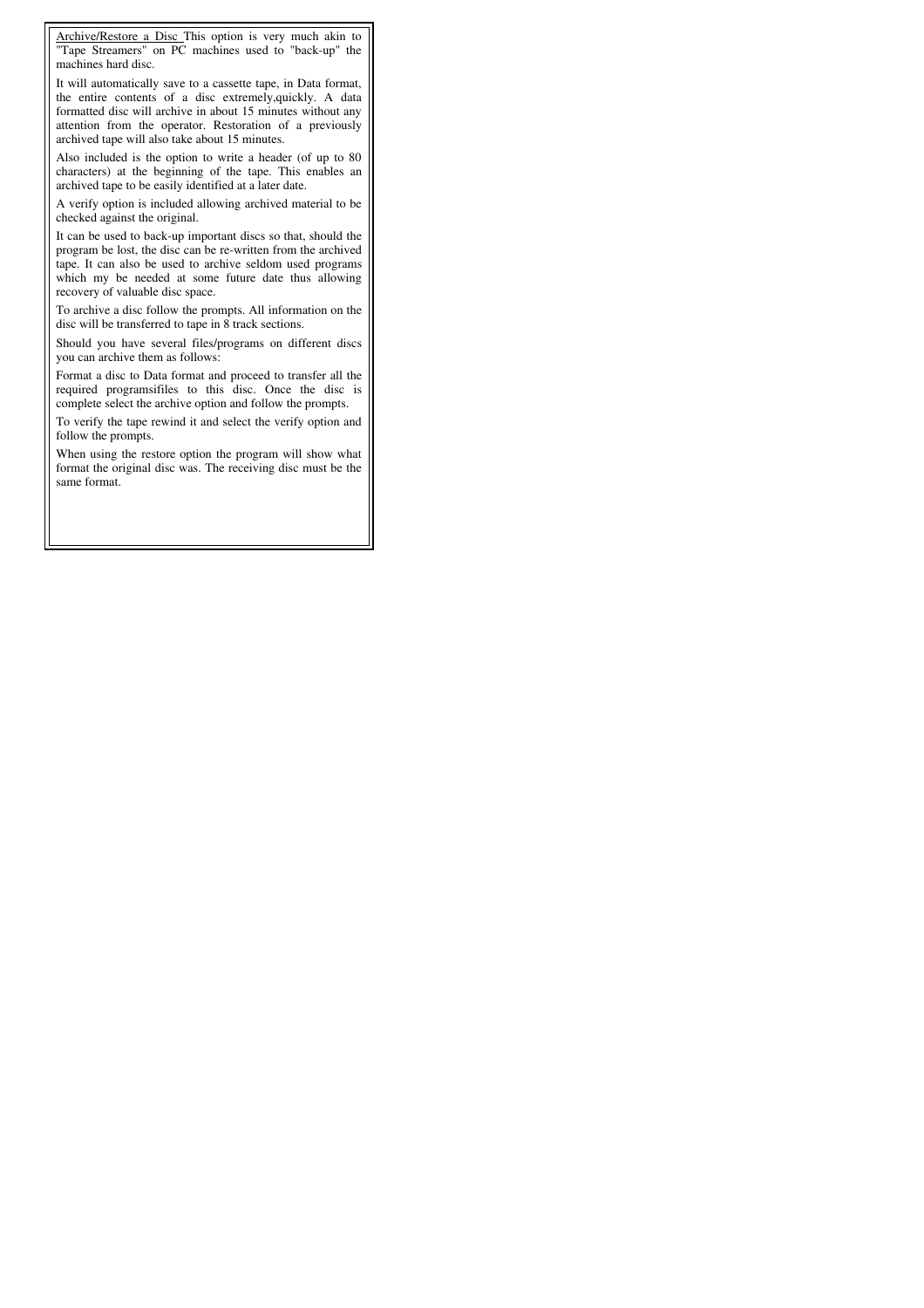File Archive This option is similar in operation to Disc Archive but differs in its method. It archives any files on disc by name and in alpha-numeric order. Any number of files can be archived as follows:

Format a disc as Data format and proceed to transfer all the required files to this disc. When all files are present select this option and follow the prompts. No further attention is required by the operator.

As with Disc Archive it uses are to back-up important or seldom used programs so that, should any program be lost, the program can be recovered from the archive tape.

Verification of archived material can be confirmed by CATaloguing the tape ensuring the blocks of each file check out Ok.

File Restore is used to restore files from tape which have been archived with the above option.

We recommend the use of a freshly formatted Data disc for restoring archived files.

Having selected this option you are prompted to enter the number of files to restore. If you do not know how many files onthe tape then enter "0" (zero).

You are then asked if you wish to restore Automatically or Manually. Normally you would select "A" for automatic which will restore all files on tape using their original filenames. However, if you only wish to restore some of the files or should You require to rename any file during the restore operation then use "M" for manual mode. As each file is retrieved from tape the program will wait for you to enter a save name. Pressing the enter key will restore the file under its original name. If you do not wish be retore a file pressing the CLR will cause the program to skip to the next file.

Full information on each file is given as it is restored can he echoed to your printer by pressing the Copy key.